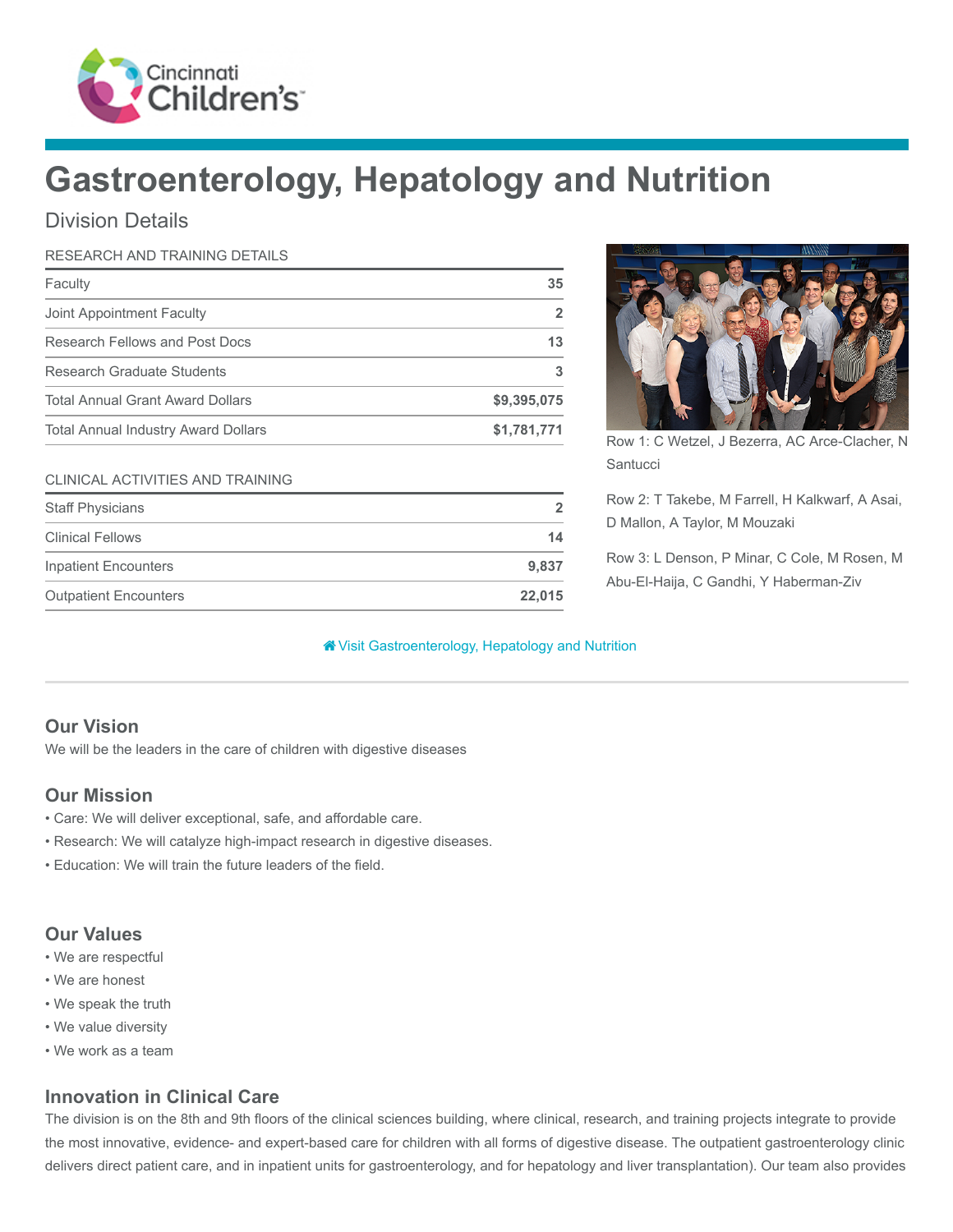timely consultation to all clinical services at Cincinnati Children's Hospital, where we work as a multi-disciplinary team to improve the care of the children we serve. The scope of care starts with the most common digestive problems and extends to the most rare and complex disorders that require ever-improving technologies to aid in diagnosis and to design new therapies. Some of our specialized services include liver and intestinal transplantation, intestinal rehabilitation, total pancreatectomy and islet cell autotransplantation, inflammatory and complex esophageal and intestinal disorders, and others (described below).

Our medical and nurse specialists also provide care in satellite clinics with the goals to bring gastroenterology expertise to our communities and improve patient experience. We hold daily clinics at the Liberty campus focused on gastroenterology, an increasing number of subspecialty clinics (example: NASH clinic and Neurogastroenterology/Motility clinic), and gastrointestinal endoscopies. Other satellite gastroenterology clinics are held in the our facilities in Mason, Green Township, Anderson, Northern Kentucky, and Portsmouth. Our experts also hold TeleHealth Gastroenterology clinics with programs in Kalamazoo (MI) focused on children with liver and intestinal failure, and in Erlanger (TN) focused on children with intestinal failure.

#### Innovation and Research

[The division is a scientific hub for digestive disease research for Cincinnati Children's Medical Center and the University of Cincinnati,](https://med.uc.edu/) College of Medicine. The foundation of our research programs is on the premises that defects in development, genetics, and immunology play key roles in determining the phenotypes of digestive diseases in children. We aim to discover the biological underpinnings of digestive diseases that begin in childhood. To this end, physician-scientists and researchers receive funding from the National Institutes of Health ([NIH\)](https://www.nih.gov/), and industry, to use novel model systems in the laboratory and to perform clinical trials. Our commitment is to increase the tempo of translation of new discoveries to the clinics so that the investments from our hospital and our society translate into actionable items in the clinic, and improve the outcome of children with digestive diseases. Individual centers of excellence within Cincinnati Children's reviews our broad research portfolio.

#### Innovation in Education

A T32 grant has funded our training program for over 15 years. Most of our graduates are on academic positions, and hold several positions as division chiefs in the U.S. Our commitment is to integrate the clinical and research programs into an arena of opportunities for advanced training in the field of gastroenterology and related subspecialties. Our training programs include:

- Fellowship program in [Gastroenterology, Hepatology and Nutrition](https://www.cincinnatichildrens.org/education/clinical/fellowship/gastro)
- Advanced fellowship training in [Transplant Hepatology,](https://www.cincinnatichildrens.org/education/clinical/fellowship/transplant-hepatology) Neurogastroenterology/Motility, and Nutrition
- Short-term clinical observation/clerkships for U.S. and international trainees
- Research training for international scientists

Below, we present summaries and accomplishments by individual centers of excellence.

#### Digestive Health Center: A catalyst for research on digestive disease

The Digestive Health Center (DHC), directed by [Dr. Jorge Bezerra, MD](https://www.cincinnatichildrens.org/bio/b/jorge-bezerra), and managed by [Dr. Cynthia Wetzel, PhD,](https://www.cincinnatichildrens.org/bio/w/cynthia-wetzel) recently received a fiveyear, \$5.9 million competitive renewal grant from the [National Institutes of Health.](https://www.nih.gov/) The DHC is one of only 17 Silvio O. Conte Digestive Diseases Research Core Centers in the U.S., and the only one dedicated to pediatric diseases. Drs. [Lee Denson, MD;](https://www.cincinnatichildrens.org/bio/d/lee-denson) Heidi Kalkwarf, [PhD, RD; and Aaron Zorn, PhD, from the Division of Developmental Biology serve as associate directors. The center seeks to improve](https://www.cincinnatichildrens.org/bio/k/heidi-kalkwarf) diagnosis, treatments and outcomes of children with digestive diseases. It does so by enabling investigators to have timely access to stateof-the-art technologies at three scientific Cores: [Integrative Morphology,](https://www.cincinnatichildrens.org/research/divisions/d/dhc/cores/integrative-morphology) [Gene Analysis,](https://www.cincinnatichildrens.org/research/divisions/d/dhc/cores/gene-analysis) and [Pluripotent Stem Cell and Organoid](https://www.cincinnatichildrens.org/research/divisions/d/dhc/cores/pluripotent-stem-cell) Cores. With 85 investigators, the DHC contributes to the research goals of faculty from 20 divisions in the [Department of Pediatrics](https://www.cincinnatichildrens.org/about/uc-affiliation) and seven other departments of the [University of Cincinnati, College of Medicine](https://med.uc.edu/), with a total grant portfolio of \$33.8 million in extramural research. The DHC Pilot and Feasibility Program has invested \$1.79 million among 42 early stage investigators since 2007. These investigators have since attracted \$49.4 million in extramural grant funding. In addition to an outstanding record of publications with 185 digestive disease related articles during the past 12 months, the following center investigators received national and international recognition for their clinical, research, and educational accomplishments: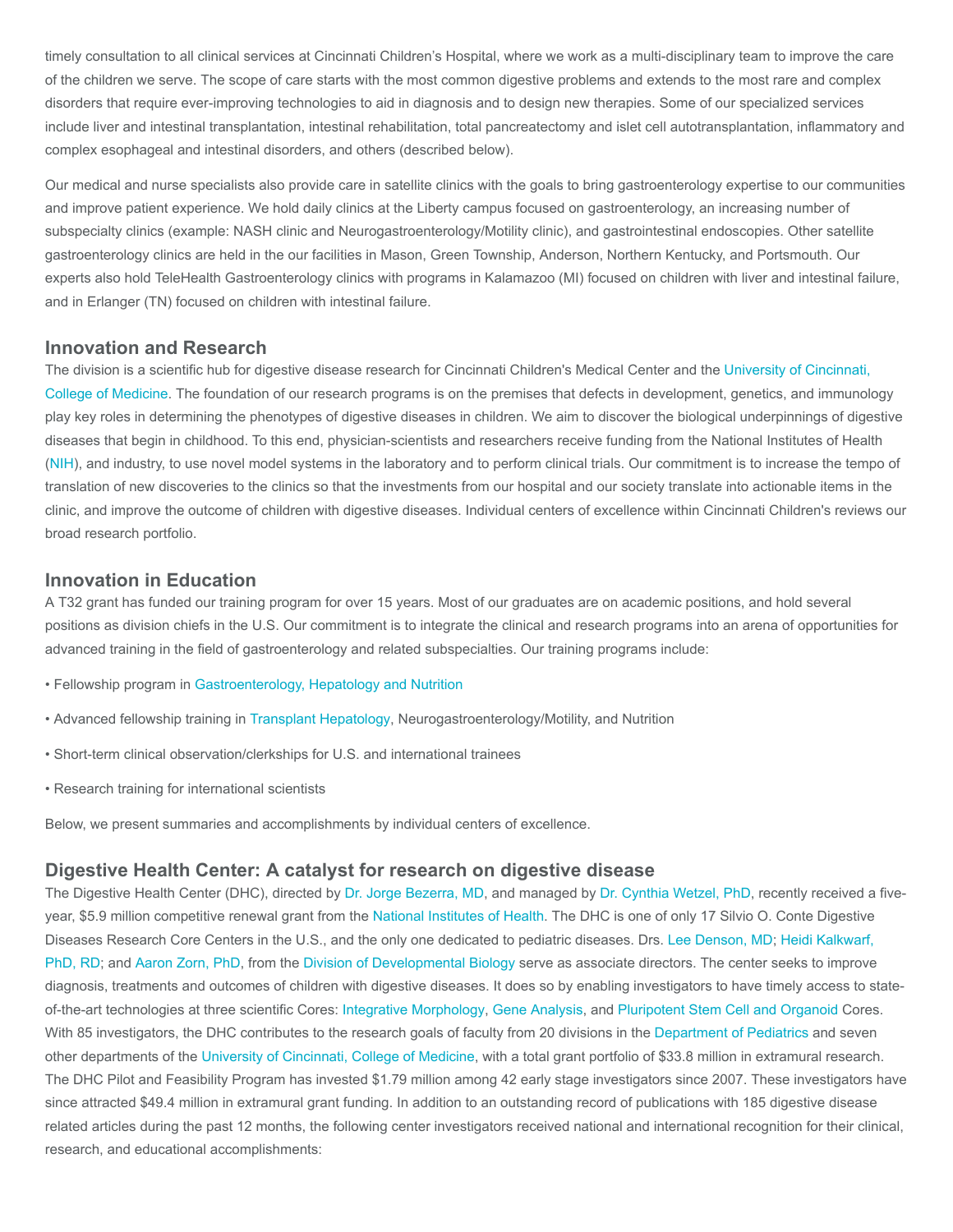[• A](http://www.naspghan.org/)[kihiro Asai, MD, PhD](https://www.cincinnatichildrens.org/bio/a/akihiro-asai)[, received the George Ferry Young Investigator Development Award from North American Society of Pediatric](http://www.naspghan.org/) Gastroenterology, Hepatology and Nutrition

[• T](http://nyscf.org/)[akanori Takebe, M](https://www.cincinnatichildrens.org/bio/t/takanori-takebe)[D, received the Innovator Award for Early Career Investigators in Translational Stem Cell Research from the New York](http://nyscf.org/) Stem Cell Foundation

[• S](https://www.gatesfoundation.org/)[ing Sing Way, MD](https://www.cincinnatichildrens.org/bio/w/singsing-way)[, named a 2016 Faculty Scholar by the](https://www.gatesfoundation.org/) [Howard Hughes Medical Institut](http://www.hhmi.org/)[e, the](https://www.gatesfoundation.org/) [Simons Foundation](https://www.simonsfoundation.org/)[, and the Bill &](https://www.gatesfoundation.org/) Melinda Gates Foundation

#### Advanced Nutrition

Our mission is to optimize nutritional status of children exposed to chronic medical conditions and environmental hardships through surveillance of patients at risk, and identification and implementation of best treatment practices. We seek to improve the prevention and treatment of childhood diarrhea and undernutrition by implementing best practices while creating new knowledge through bench-to-bedside research collaborations between Cincinnati Children's Hospital Medical Center and global partners. Drs. [Conrad Cole, MD, MPH, MSc](https://www.cincinnatichildrens.org/bio/c/conrad-cole), and [Stacey Huppert, PhD,](https://www.cincinnatichildrens.org/bio/h/stacey-huppert) continue established individual partnerships with investigators in Brazil, Ghana, Nigeria and Pakistan focused on micronutrient deficiencies (zinc and iron), undernutrition, diarrheal diseases, and environmental enteropathy. Drs. [Simon Hogan, PhD](https://www.cincinnatichildrens.org/bio/h/simon-hogan) ([Division of Allergy and Immunology](https://www.cincinnatichildrens.org/research/divisions/a/allergy-immunology)); [Lee Denson, MD](https://www.cincinnatichildrens.org/bio/d/lee-denson); and Huppert continue collaboration with investigators at the [University of Virginia](http://www.virginia.edu/) and [The Aga Khan University](https://www.aku.edu/Pages/home.aspx) in Pakistan on novel mouse models of environmental enteropathy.

Drs.[Heidi Kalkwarf, PhD, RD,](https://www.cincinnatichildrens.org/bio/k/heidi-kalkwarf) and [Stavra Xanthakos, MD, MS](https://www.cincinnatichildrens.org/bio/x/stavra-xanthakos), are investigating deficiencies of iron, vitamin B-12 and calcium in adolescents who have undergone bariatric surgery. They are also investigating deficits in bone density among adolescents with nonalcoholic fatty liver disease (NAFLD). Drs. Kalkwarf and [James Heubi, MD](https://www.cincinnatichildrens.org/bio/h/james-heubi), are investigating trajectories of bone mineral accrual in young children and the influences of dietary intake, growth, and body composition. These data will establish normal ranges for bone density based on age and enable detection of bone deficits in children with chronic medical conditions.

#### Cincinnati Center for Eosinophilic Disorders

The Cincinnati Center for Eosinophilic Disorders ([CCED\)](https://www.cincinnatichildrens.org/research/divisions/c/cced-research) is an established multidisciplinary referral center for evaluation and treatment of eosinophilic gastrointestinal disorders in children and adults. Physicians representing the Divisions of Gastroenterology, Hepatology, and Nutrition; [Allergy and Immunology](https://www.cincinnatichildrens.org/research/divisions/a/allergy-immunology); and [Pathology](https://www.cincinnatichildrens.org/research/divisions/p/pathology) provide comprehensive clinical services supported by experienced nurses, dieticians, a psychologist and social worker. Over 70% of the patients agree to participate in clinical and basic science research studies. The clinical [research portfolio includes important studies of both dietary and pharmacologic management of eosinophilic disorders. Drs. Philip Putnam,](https://www.cincinnatichildrens.org/bio/p/philip-putnam) MD, and [Vincent Mukkada, MD,](https://www.cincinnatichildrens.org/bio/m/vincent-mukkada) collaborate with other leading investigators in the CCED in studies of genetic and immunologic factors responsible for eosinophilic inflammation in the gut, and in evaluating the effectiveness of anti-interleukin 5 (IL-5), biological agents and topical glucocorticoids in the management of eosinophilic disease. The CCED team was the first to investigate eosinophil progenitor (EoP) levels in patients with Eosinophilic Esophagitis (EoE), leading to the identification of a potential new noninvasive biomarker, which is an essential step toward simpler disease monitoring over time, with the potential of reduced discomfort, costs and side effects.

Recent research includes the transcriptomic study of Proton Pump Inhibitor-responsive Esophageal Eosinophilia (PPI-REE), providing convincing evidence that PPI-REE is an EoE sub-entity with significant molecular overlap with EoE in which PPI therapy reverses nearly the entire allergic inflammatory transcriptome. In a collaborative effort led by [Dr. Margaret Collins, MD,](https://www.cincinnatichildrens.org/bio/c/margaret-collins) from Division of Pathology, the investigators recently published a novel histologic scoring system using multiple microscopic changes seen in EoE patients who outperforms the current histologic gold standard. In addition, the CCED (with [Dr. Marc Rothenberg, MD, PhD,](https://www.cincinnatichildrens.org/bio/r/marc-rothenberg) Division of Allergy and Immunology, as principal investigator) continued work as the central site for a Patient Centered Outcomes Research Institute ([PCORI](https://www.pcori.org/)) contract for a multicenter trial examining the efficacy of minimally restrictive empiric diets in the management of pediatric eosinophilic esophagitis. A genome wide association study (GWAS) further clarified the genes responsible for making the esophagus a target for eosinophilic inflammation; in particular, this effort has led to the identification of calpain-14 as a causative pathway in directing eosinophils to the esophagus and raised the possibility of enzymatic blockade of this pathway as a possible therapeutic strategy. Recent efforts have highlighted the role of IL-13 in eosinophilic esophagitis pathogenesis, and the positive effects of antibodies against IL-13 in human patients with EoE. This has led to a number of therapeutic trials in which the CCED is an active participant. A novel study continues to expand our understanding of eosinophilic gastritis, using techniques employed previously for studying the esophagus, including the elucidation of the transcriptome.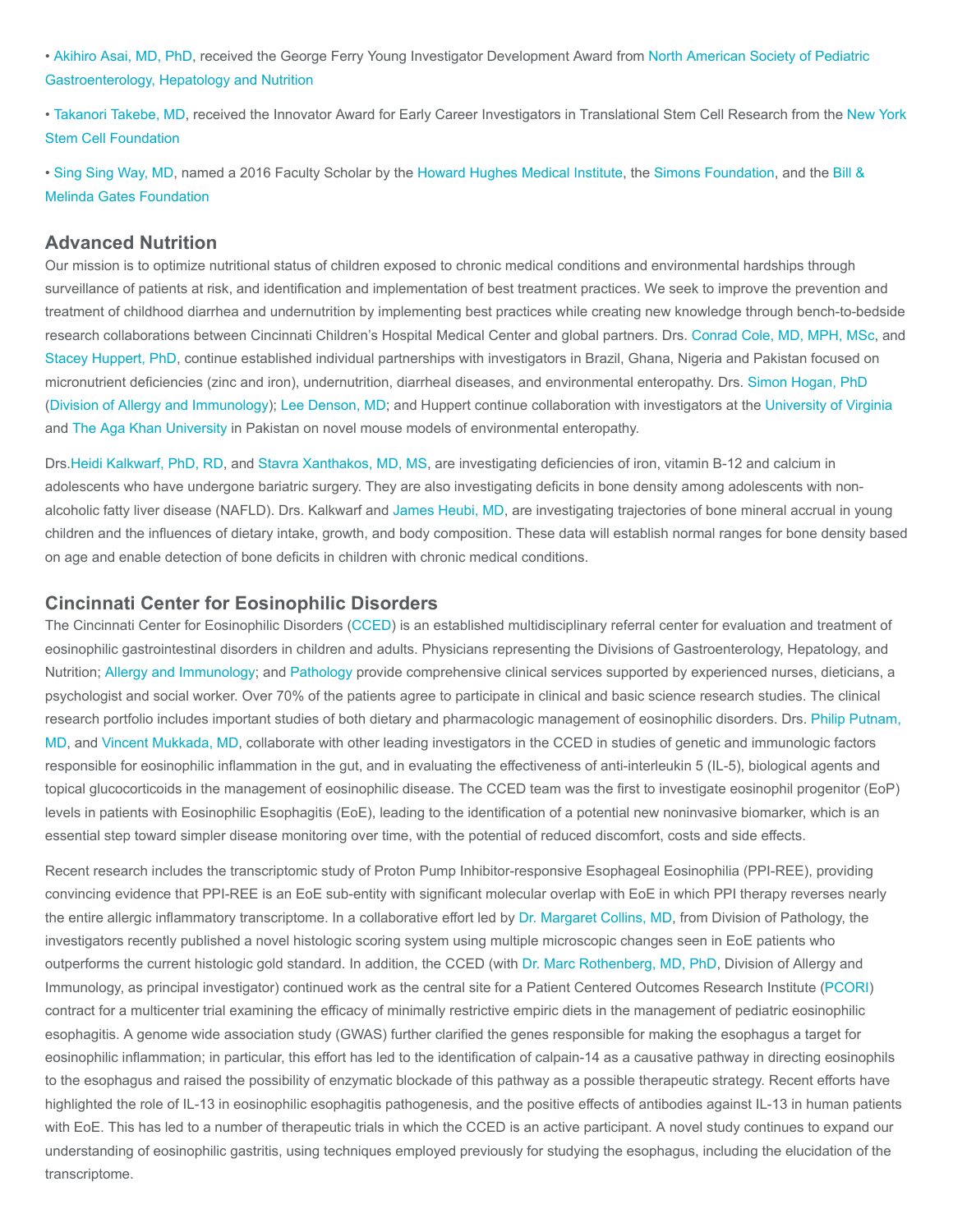With support of a five-year, \$6.25-million grant from the National Institutes of Health ([NIH\)](https://www.nih.gov/) to Dr. Rothenberg, the CCED leads a consortium of organizations with a common goal to conduct clinical research into eosinophilic disorders and to train investigators in how to conduct clinical research. This Consortium of Eosinophilic Gastrointestinal Disease Researchers ([CEGIR](http://apfed.org/research/consortium-of-eosinophilic-gastrointestinal-disease-researchers/)) is a collaboration of clinician investigators, translational scientists, physicians, patients, families and patient advocacy groups and is part of the Rare Disease Clinical Research Network [\(RDCRN](https://www.rarediseasesnetwork.org/)). Work from this collaborative group has focused on studies of the natural history of eosinophilic disease, particularly the comparatively rare types including eosinophilic gastritis and eosinophilic colitis, as well as determining the disease response to less-restrictive diet therapy in adult patients with EoE. A series of pilot studies supported through this consortium, include projects examining the use of the angiotensin receptor blocker losartan in the treatment of EoE and another assessing the role of esophageal distensibility monitoring in the management of EoE.

#### IBD-The Schubert-Martin Inflammatory Bowel Disease Center

The Division of Gastroenterology, Hepatology and Nutrition and the [Schubert-Martin Inflammatory Bowel Disease / IBD Center](https://www.cincinnatichildrens.org/service/i/ibd) sees more than 800 patients with irritable bowel disorder (IBD). The center diagnoses close to 100 new patients annually, and sees close to 90 second-opinion patients from more than 20 states, and abroad. These numbers reflect a significant increase in both total patient volume and second opinions, over the last five years.

The center is an integral and leading participant in collaborative consortia like the [ImproveCareNow Quality Improvement Network](http://www.improvecarenow.org/improvecarenow_development_pediatric_inflammatory_bowel_disease_improvement_network) and the [Crohn's and Colitis Foundation's PRO-KIDS Clinical Research Network](http://www.ccfa.org/science-and-professionals/research/current-research-studies/PROKIIDS.html?referrer=https://www.google.com/). This role reflects in superior outcomes for our patients with more than 85% of IBD patients within the center being in remission, 65% in sustained remission, and 84% having a good quality of life. The center's website shares these outcome measures transparently . Our [Annual IBD Family Education Day,](https://www.cincinnatichildrens.org/service/i/ibd/education-day) co-hosted by the local chapter of the [Crohn's and Colitis Foundation,](http://www.ccfa.org/chapters/swohio/) continues to be one of the largest educational events of its kind in the country. A rejuvenated and energized parent advisory board partners with center providers to identify priority areas for improvement, education, increased awareness and community involvement with an active [Facebook page](https://www.facebook.com/groups/IBDevoted/).

Center physicians continue to develop and lead basic, translational and clinical research to identify key etiopathogenic mechanisms for inflammatory bowel diseases, minimally invasive biomarkers for predication of disease flares and remission, development of mobile phone apps for patient engagement and self-management, transition of patients to adult providers, and pilot testing of eVisits. They reported in the journal Gastroenterology a novel gene expression panel which differentiates patients with Crohn's disease from those with ulcerative colitis and predicts treatment responses. This work suggests that Th2 immune responses may actually promote mucosal healing in ulcerative colitis, a novel mechanism which researchers are now investigating using state-of-the-art innate lymphoid cell:colonoid co-culture systems. They also reported in the journal Lancet results of the RISK Crohn's Disease inception cohort study, the largest study of its kind in the world. This study identified clinical, genomic, and serologic predictors of clinical outcomes in children with Crohn's Disease, and defined for [the first time the relative benefit of early anti-TNF therapy in this setting. Collaborators from the Divisions of James M. Anderson Center for](https://www.cincinnatichildrens.org/research/divisions/j/anderson-center) [Health System Excellence,](https://www.cincinnatichildrens.org/research/divisions/a/allergy-immunology) [Behavioral Medicine and Clinical Psycholog](https://www.cincinnatichildrens.org/research/divisions/b/psychology)[y,](https://www.cincinnatichildrens.org/research/divisions/a/allergy-immunology) [Pediatric and General Thoracic Surger](https://www.cincinnatichildrens.org/research/divisions/g/thoracic-surgery)[y, Allergy and](https://www.cincinnatichildrens.org/research/divisions/a/allergy-immunology) Immunology, [Adolescent and Transition Medicine,](https://www.cincinnatichildrens.org/research/divisions/a/adolescent) the [Center for Adherence and Self-Managment,](https://www.cincinnatichildrens.org/research/divisions/c/adherence) and the [Department of Radiology](https://www.cincinnatichildrens.org/research/divisions/r/radiology) continue to make significant contributions to finding a cure as well as improving outcomes and self-management skills for children suffering from IBD.

#### Interdisciplinary Feeding Team

Under the leadership of Drs. [Scott Pentiuk, MD, MEd,](https://www.cincinnatichildrens.org/bio/p/scott-pentiuk) and [Vince Mukkada, MD](https://www.cincinnatichildrens.org/bio/m/vincent-mukkada), the Interdisciplinary Feeding Team (IFT) provides comprehensive evaluation for children with swallowing/feeding disorders. This multidisciplinary team includes experts from the Divisions of [Gastroenterology, Hepatology and Nutrition](https://www.cincinnatichildrens.org/research/divisions/g/gastroenterology); [Pediatric Otolaryngology / Head and Neck Surgery](https://www.cincinnatichildrens.org/research/divisions/o/otolaryngology); [Speech-Language Pathology](https://www.cincinnatichildrens.org/research/divisions/r/rips/research/speech); [Occupational Therapy, Physical Therapy and Therapeutic Recreation;](https://www.cincinnatichildrens.org/research/divisions/r/rips/research/ot-pt) and [Social Services](https://www.cincinnatichildrens.org/service/s/social-services). The IFT evaluated over 1,300 patient visits in FY17. In addition to comprehensive consultation and care, the IFT offers unique multidisciplinary outpatient treatment sessions and Child Adult Relationship Enhancement training for families. Ongoing research projects by IFT investigators include the use and development of the pureed by G-tube diet, methods to evaluate children with swallowing dysfunction, and quality improvement projects to decrease patient wait times. The team will be adding a third gastrointestinal member, [Dr. Stephanie Oliveira, MD](https://www.cincinnatichildrens.org/bio/o/stephanie-oliveira), this fall who will bring additional nutrition expertise to the team.

#### Intestinal Rehabilitation and Intestinal Transplantation Programs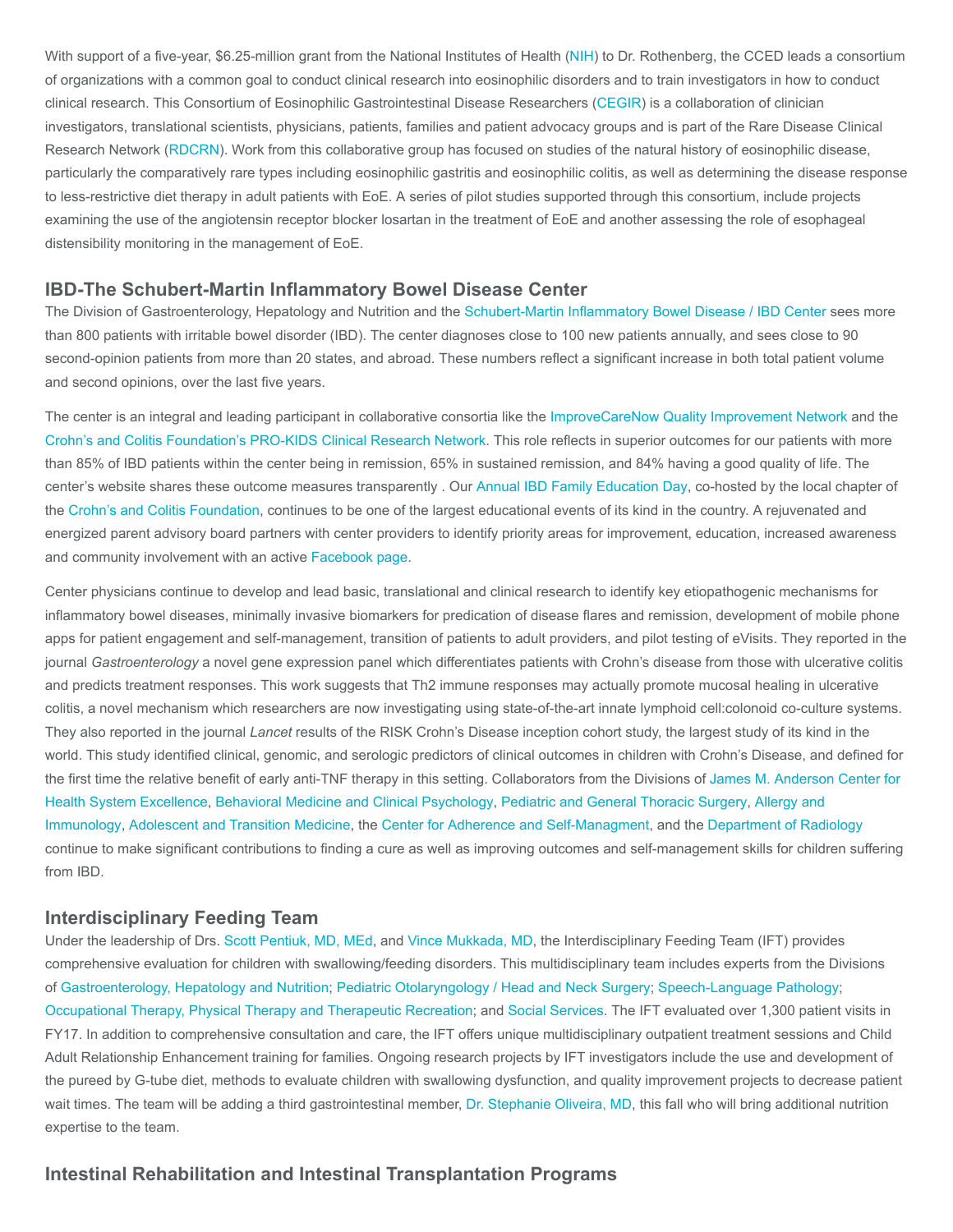These two programs continue to expand their clinical profiles and facilitate the translational and clinical research conducted by both programs. The team's circumspect, thoughtful approach to intestinal rehabilitation has obviated the need for intestinal transplantation for many of the patients referred for transplantation. Its mission is to provide the best possible care for children with intestinal failure through innovation. Outcomes for both intestinal rehabilitation and intestinal transplantation are excellent. The central line-associated blood stream infection rate of <1.8/1000 catheter days is among the best in North America. The center leads an expanded multicenter pediatric clinical trial funded by [Shire Pharmaceuticals](https://www.shire.com/) for teduglutide (Gattex®) with [Dr. Samuel Kocoshis, MD](https://www.cincinnatichildrens.org/bio/k/samuel-kocoshis), as the lead investigator. Dr. Conrad Cole, [MD, MPH, MSc, and Dr. Michael Helmrath, MD, MS \(Division of Pediatric and Thoracic Surgery\), are leading a multicenter trial evaluating](https://www.cincinnatichildrens.org/bio/c/conrad-cole) the efficacy of encapsulated insulin as a potential therapeutic agent for infants with short bowel syndrome. Additional studies include the use of fish-oil derived lipid (Omegaven®) to prevent chronic liver disease associated with the use of parenteral nutrition, the efficacy of ethanol lock therapy for bloodstream infection prevention in patients with central venous catheters, and analysis of the value of selective [decontamination of the small bowel in intestinal transplant recipients. In collaboration with D](https://www.cincinnatichildrens.org/research/divisions/i/infectious)[r. David Haslam, M](https://www.cincinnatichildrens.org/bio/h/david-haslam)[D \(Division of Infectious](https://www.cincinnatichildrens.org/research/divisions/i/infectious) Disease), Drs. Kocoshis and Cole are evaluating the interaction of diet and antimicrobials on intestinal microbiome and how this impacts adaptation. The small bowel transplant surgical team led by [Dr. Jaimie Nathan, MD,](https://www.cincinnatichildrens.org/bio/n/jaimie-nathan) is studying microbiome changes in stool and allograft intestinal tissue following intestinal transplantation to correlate them with diminution of the Treg population in tissue and blood during intestinal allograft rejection. Additionally, the intestinal transplantation team, noting much better survival with combined liver/intestinal transplantation than with isolated small bowel rejection, has (as a quality improvement measure) stratified risk for exfoliative rejection by: 1) intestine vs liver-intestine transplantation, or 2) the existence of preformed or de novo donor specific antibodies. The impact of these strategies is being analyzed with regard to overall survival, length of ICU stay, and length of overall hospital stay.

#### Liver Diseases

The [Pediatric Liver Care Center](https://www.cincinnatichildrens.org/service/l/liver-care) provides comprehensive care for children with liver diseases. Staffed by eight pediatric hepatologists, four hepatobiliary surgeons, and two specialty nurses, the Center serves a national and international referral population via a comprehensive evaluation of all medical and surgical aspects of liver diseases. The evaluation includes a full spectrum of metabolic analysis, inflammatory processes, and gene sequencing technologies to diagnose mutations that cause clinical phenotypes. The multidisciplinary nature of the comprehensive care makes the Center a "one-stop-shop" in which the timely consultation with hepatologists, surgeons, pathologists, radiologists, and nutritionists with expertise in pediatric liver disease optimizes patient care. It also catalyzes patient-based research to narrow knowledge gaps and solve clinical challenges with the ultimate goal to improve outcomes.

Physicians, surgeons and scientists in the Center are performing exciting research with the goal to discover the causes and pathogenesis of pediatric liver disease, and to design new therapies to block progression of liver injury. Focusing on advances in the past year, the work by Drs. [Jorge Bezerra, MD;](https://www.cincinnatichildrens.org/bio/b/jorge-bezerra) [Alexander Miethke, MD](https://www.cincinnatichildrens.org/bio/m/alexander-miethke); and [Pranavkumar Shivakumar, PhD](https://www.cincinnatichildrens.org/bio/s/pranavkumar-shivakumar), have focused on understanding the mechanisms of biliary injury, and biomarkers and new treatments of biliary atresia and sclerosing cholangitis. Key advances included: 1) Dr. Bezerra's discovery that receptors of tumor necrosis factor increases in biliary atresia, and blocking of the type 2 receptor renders mice resistant to the disease phenotype (published in JCI Insight); and 2) [Dr. Takanori Takebe's](https://www.cincinnatichildrens.org/bio/t/takanori-takebe) report that vascular endothelial factor is important for a crosstalk between endothelial cells and hepatoblast during formation of human liver organoids (published in Nature). Ongoing diseasebased research focuses on minimally invasive biomarkers of cholangiopathies, the function of novel liver-specific immune cells, and the crosstalk between the intestinal microbiome and liver immune cells.

Several lines of important clinical investigation are opening new diagnostic and treatment options for children with liver disease. Drs. [William Balistreri, MD](https://www.cincinnatichildrens.org/bio/b/william-balistreri), and Jorge Bezerra are conducting new clinical trials to determine the efficacy of tenofovir in children with chronic hepatitis B infection, and the efficacy of direct acting antivirals to completely eradicate hepatitis C virus during childhood. Dr. Miethke is studying the clinical impact of molecular inhibition of bile acid re-circulation in patients with cholestasis syndromes. New this year are the studies led by Dr. Miethke on pathogenesis and biomarkers of autoimmune liver diseases, with an ongoing study to evaluate new MRI modalities to stage the liver and biliary injury and fibrosis.

Exciting laboratory work includes the studies by Drs. [Stacey Huppert, PhD](https://www.cincinnatichildrens.org/bio/h/stacey-huppert), and [Chunyue Yin, PhD](https://www.cincinnatichildrens.org/bio/y/chunyue-yin), focused on the development of the biliary system, and Drs. Yin and Miethke using the zebrafish model to study how human mutations in canalicular transporters can cause liver disease. Notable is the work by Dr. Takebe and his research team using pluripotent stem cells to engineer stem cell-derived liver organoids to study mechanisms of NASH and drug screening, and of [Dr. Akihiro Asai, MD, PhD](https://www.cincinnatichildrens.org/bio/a/akihiro-asai), modeling cholestatic liver diseases to discover mechanisms of cellular injury and identify new therapies.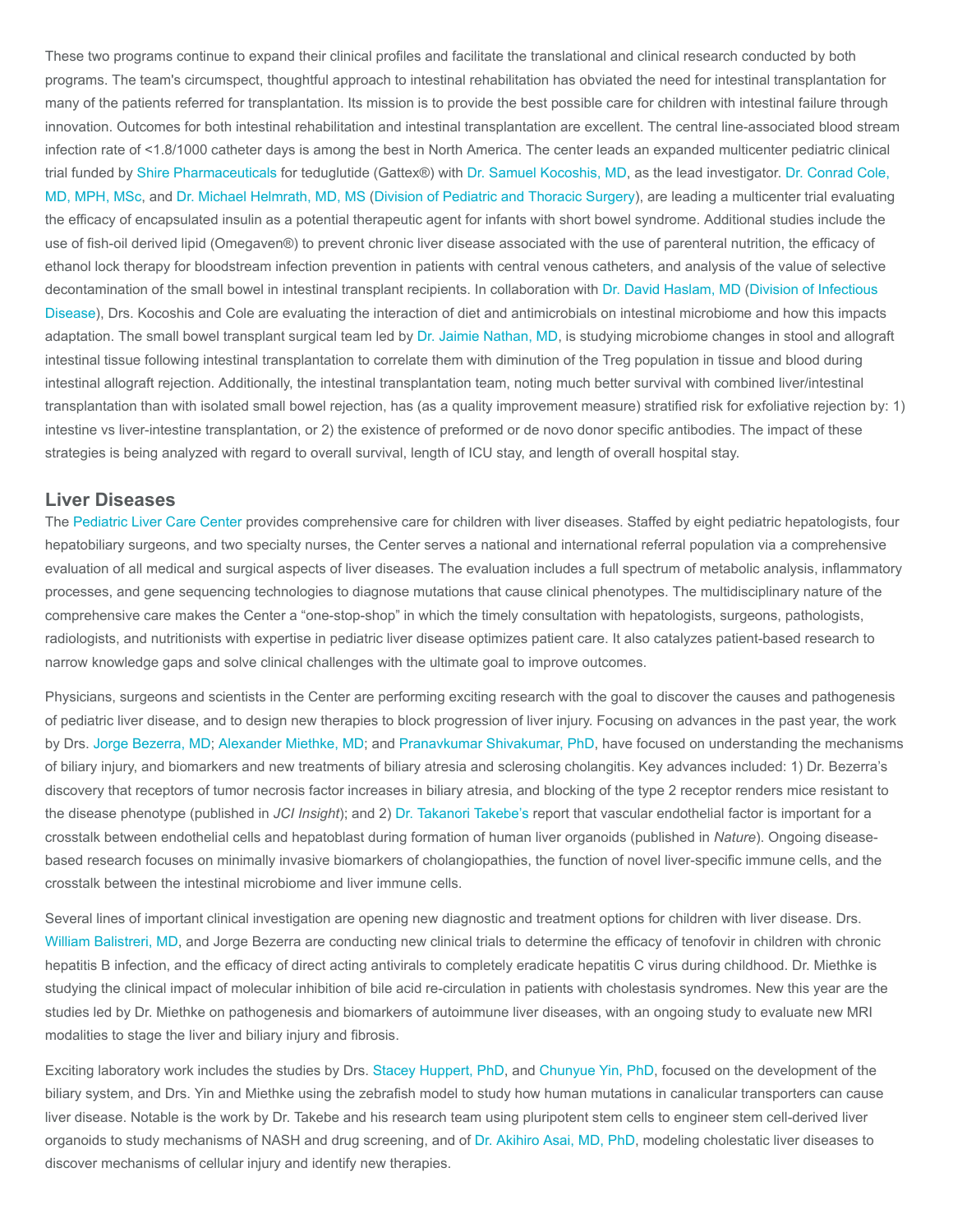#### Neurogastroenterology and Motility Disorders Center

Under the leadership of Dr. [Ajay Kaul, MD](https://www.cincinnatichildrens.org/bio/k/ajay-kaul), the [Neurogastroenterology and Motility Disorders Program](https://www.cincinnatichildrens.org/service/n/neurogastroenterology) has continued to experience growth, with 763 outpatient encounters and approximately 40 new referrals per month as a destination excellence for patients from 35 states, and abroad. In collaboration with the [Colorectal Center](https://www.cincinnatichildrens.org/service/c/colorectal), Drs. Kaul and [Khalil El-Chammas, MD, MS,](https://www.cincinnatichildrens.org/bio/e/khalil-el-chammas) started an interdisciplinary clinic in July 2014 to evaluate and treat children with complex colorectal and motility disorders such as Hirschprung's disease and severe idiopathic chronic constipation using standardization of practice and clinical research to improve short- and long-term outcome. In FY 2017, the team saw 158 patients. This highly innovative center has had a 35% increase in manometry procedures, and now has expanded the neurogastroenterology and motility services to the Liberty campus with the addition of a third neurogastroenterologist to start in August of this year. New technologies include: EndoFLIP, transrectal ultrasound and Smartpill to offer state-of-the-art diagnostic technologies to this group of patients with complex, challenging problems. Exploring new research opportunities, center investigators have initiated trials to investigate the efficacy of linaclotide in children with functional constipation and irritable bowel syndrome with constipation.

#### Pancreas Care Center

The Pancreas Care Center's [\(PCC](https://www.cincinnatichildrens.org/service/p/pancreas-care)) vision is to be the leader in delivering world-class healthcare to children with pancreatic disease, through a comprehensive multidisciplinary management that prioritizes patient outcomes. The clinical team implements chronic care algorithms that enhance the care coordination and apply state of the art research methodology to innovate and transform patient care.

The center, led by medical director, [Dr. Maisam Abu-El-Haija, MD](https://www.cincinnatichildrens.org/bio/a/maisam-abu-el-haija); surgical director, [Dr. Jaimie Nathan, MD](https://www.cincinnatichildrens.org/bio/n/jaimie-nathan); associate director and [endoscopy director,](https://www.cincinnatichildrens.org/service/p/pain) [Dr. Tom Lin, M](https://www.cincinnatichildrens.org/bio/l/tom-lin)[D; and endocrinology directory, D](https://www.cincinnatichildrens.org/service/p/pain)[r. Deborah Elder, M](https://www.cincinnatichildrens.org/bio/e/deborah-elder)[D, in collaboration with the Pain Managment](https://www.cincinnatichildrens.org/service/p/pain) Services team and the [Division of Behavioral Medicine and Clinical Psychology,](https://www.cincinnatichildrens.org/research/divisions/b/psychology) follows more than 280 patients with various pancreatic disorders including pancreatitis, exocrine pancreatic insufficiency, congenital anomalies of the pancreas, and pancreatic tumors. With its inception in 2013, the center has completed a survey of Cincinnati Children's providers to better understand the variation in management of acute pancreatitis, assembled a multidisciplinary care team to evaluate and treat complex pancreatic disorders, established a REDCap database for patient registry, and instituted an evidence-based order set for the management of acute pancreatitis which has led to decreased length of hospital stay and intensive care admissions. The center has provided timely evaluation, and highly innovative diagnostic and care protocols, to 290 patients in FY17; performed 17 Total pancreatectomy with islet autotransplantation (TPIAT) surgeries; one subtotal pancreatectomy with IAT for treatment of unremitting pain due to chronic pancreatitis; and 79 endoscopic retrograde cholangiopancreatography's (ERCP).

Center physician- and surgeon-scientists published several papers on severe acute pancreatitis, with validation of a prognostic severity tool, and launched the Pancreas Panel in collaboration with the [Molecular Genetics Laboratory](https://www.cincinnatichildrens.org/service/d/diagnostic-labs/molecular-genetics) that evaluates 10 known genes causing inheritable pancreatitis using next generation sequencing (NGS). Since the launch in November 2016, >50 genetic tests have used the panel. In collaboration with [Dr. Andrew Trout, MD,](https://www.cincinnatichildrens.org/bio/t/andrew-trout) from the [Department of Radiology,](https://www.cincinnatichildrens.org/research/divisions/r/radiology) center investigators completed a study on the use of MRCP in normal healthy controls. Other studies include: molecular genetic studies of disease phenotypes and biomarkers of disease severity along with those pursued as a Center in the following three multi-center studies: 1) The CSCPDPC INSPPIRE International Study Group to Study Pediatric Acute Recurrent and Chronic Pancreatitis: In Search for a Cure ([NIH](https://www.nih.gov/)-U01, Center PI: Abu-El-Haija), 2) Advancing Treatment for Pancreatitis: A Prospective Observational Study of TPIAT (NIH-R01, Center PI: Nathan), and 3) The use of MRCP to stage chronic pancreatitis in the pediatric population (National Pancreas Foundation ([NPF\)](https://www.pancreasfoundation.org/), Co-PIs: Abu-El-Haija and Trout).

In addition, PCC members are actively involved in the North American Society for Pediatric Gastroenterology, Hepatology and Nutrition ([NASPGHAN](http://www.naspghan.org/)), as Dr. Abu-El-Haija is the vice chair of the [Pancreas Committee](http://www.naspghan.org/content/120/en/), and in the NPF as a course organizer for their annual meeting. Dr. Lin is an active member in the NASPGHAN Pancreas Committee and the NASPGHAN ERCP special interest group. The PCC at Cincinnati Children's is one of only a few pediatric centers that are an NPF-approved center of excellence for pancreatic care in the nation, and is a destination sought out by patients from around the country based on its excellence of care and reputation.

#### Liver Transplant Center

The mission of the pediatric liver transplant program is to advance the care of liver transplant recipients by providing unparalleled clinical care, addressing gaps in knowledge through patient-based and basic laboratory research, improving health care delivery systems through continuous quality improvement, and serving as advocates for organ donation and allocation in our community and country. As one of the largest pediatric liver transplant program in the country, center surgeons have performed more the 650 liver transplants since the program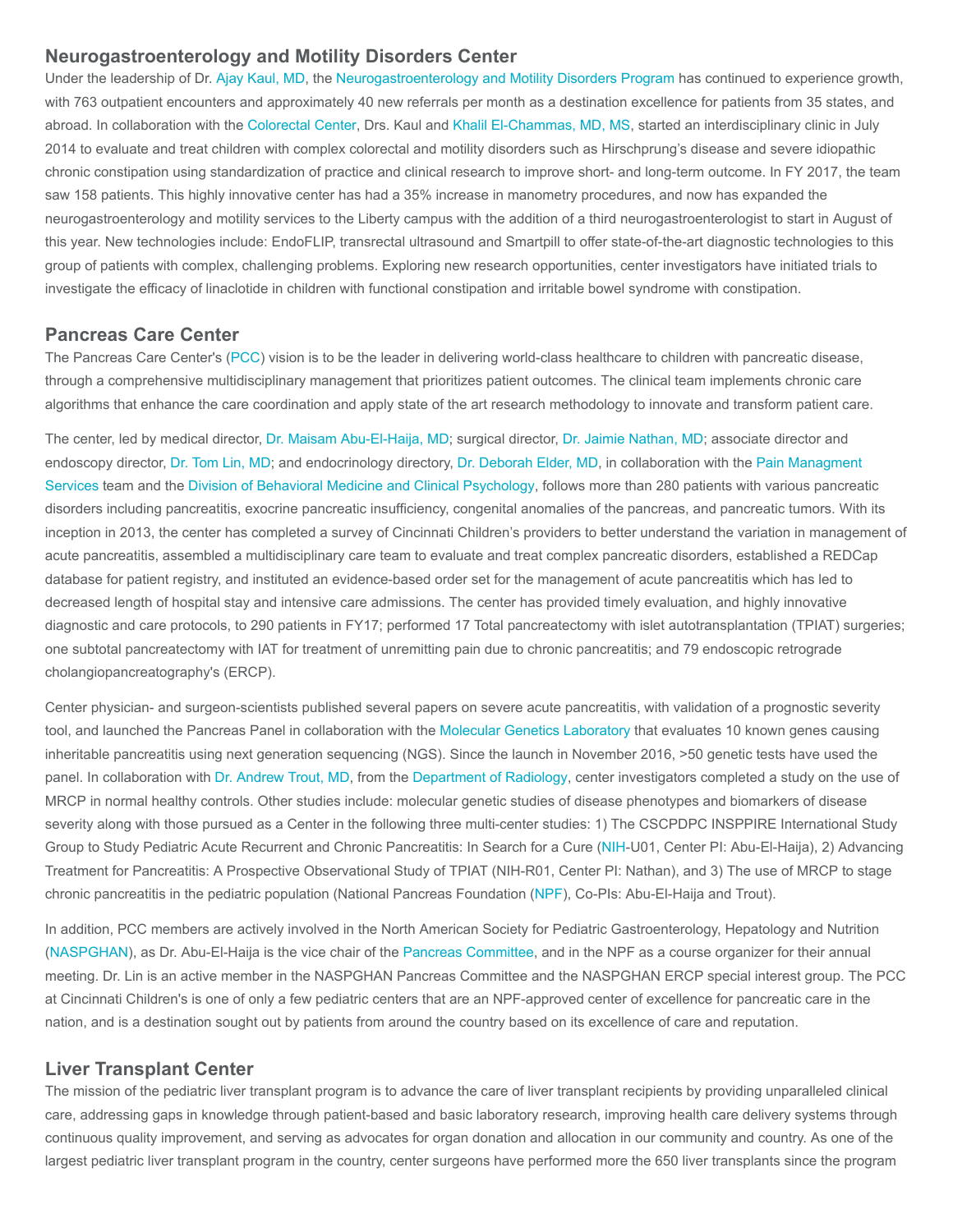began in 1986. Patient and graft survival rates are at or above the national average at one month, one year and three years posttransplant. In addition to providing care for the most common pediatric liver disorders leading to transplantations, center physicians and surgeons are able to leverage institutional strengths to provide care and the best outcome available to a number of patients with rare diseases and extremely complex needs. This includes children with advanced liver tumors, with more pediatric liver transplants for hepatic tumors than any other center in the United States since its inception in 2007.

In addition to providing outstanding patient care, the [Liver Transplant Center](https://www.cincinnatichildrens.org/service/l/liver-transplant) is a leader in multicenter clinical and translational research studies and national quality improvement efforts. These include: Immunosuppression Withdrawal for Stable Pediatric Liver Transplant Recipients (iWITH), the Studies in Pediatric Liver Transplantation (SPLIT) quality improvement community and clinical registry, Clinical Trials in Organ Transplantation in Children (CTOT-C) research initiative, the Medication Adherence in Liver Transplant (MALT) study group, and multiple local projects and initiatives.

#### Steatohepatitis Center

Understanding and treating nonalcoholic fatty liver disease (NAFLD) and nonalcoholic steatohepatiti (NASH): The Cincinnati Children's Steatohepatitis Center (CCSC) is a multidisciplinary program that provides care to a growing population of children and adolescents with nonalcoholic fatty liver disease, the most common causes of liver disease in the United States and an increasing cause of liver transplantation in adults. NAFLD affects 1 in 10 children and 1 in 3 adults in the United States. About 1/4 to 1/3 of patients with NAFLD can develop a more severe progressive form of disease called nonalcoholic steatohepatitis (NASH) that can progress to severe fibrosis. Thus, early identification and intervention is critical to prevent progression to end-stage liver disease.

Because NAFLD and NASH are closely associated with obesity, cardiovascular disease, prediabetes and diabetes, the CCSC collaborates with the [Center for Better Health and Nutrition](https://www.cincinnatichildrens.org/service/b/better-health), the [Sleep Center](https://www.cincinnatichildrens.org/service/s/sleep), the [Hypertension Clinic,](https://www.cincinnatichildrens.org/service/h/hypertension) the [Lipid Clinic](https://www.cincinnatichildrens.org/service/d/dyslipidemia), the [Diabetes Center,](https://www.cincinnatichildrens.org/service/d/diabetes) and the [Surgical Weight Loss Program for Teens](https://www.cincinnatichildrens.org/service/s/weight-loss) to help identify and manage comorbid conditions and help patients achieve a healthier weight. The program completed 578 patient visits in FY17. With increasing recognition of NAFLD as a major contributor to chronic liver disease, and promising new treatments on the horizon, the CCSC director, [Dr. Stavra Xanthakos, MD, MS](https://www.cincinnatichildrens.org/bio/x/stavra-xanthakos), and [Dr. Kristin Bramlage, MD](https://www.cincinnatichildrens.org/bio/b/kristin-bramlage), welcomed two new faculty, Drs. [Marialena Mouzaki, MD, MSc,](https://www.cincinnatichildrens.org/bio/m/marialena-mouzaki) and [Cata Arce-Clachar, MD,](https://www.cincinnatichildrens.org/bio/a/cata-arce-clachar) and are expanding the number of clinics at our base and Liberty campuses.

The CCSC maintains a robust bio-specimen repository to facilitate translational work, and is a leading pediatric site in the National Institute of Diabetes and Digestive and Kidney Diseases ([NIDDK](https://www.niddk.nih.gov/))-funded NASH Clinical Research Network [\(NASH-CRN](https://jhuccs1.us/nash/)), a multi-center consortium investigating the natural history and determinants of NASH in adults and children and conducting trials of novel therapies. Seminal research highlights in 2017 included investigating novel non-invasive magnetic resonance and ultrasound imaging modalities in children with NAFLD with collaborating investigators in radiology. Within the NASH-CRN, CCSC investigators are actively studying outcomes of children with NAFLD and NASH. The CCSC has an active National Institutes of Health ([NIH](https://www.nih.gov/))-funded clinical trial comparing the effectiveness of comprehensive lifestyle intervention to bariatric surgery in treating NASH in severely obese adolescents. Outcomes of NAFLD among participants in the Teen-Longitudinal Assessment of Bariatric Surgery cohort are also studied. The published work by CCSC investigators is in the journals: Gastroenterology, Obesity, New England Journal of Medicine, Nature, JAMA Pediatrics, Journal of Pediatrics, Nature Reviews Gastro Hepatology, and others.

## Division Publications

- 1. [Kugathasan S; Denson LA; Walters TD; Kim MO; Marigorta UM; Schirmer M; Mondal K; Liu C; Griffiths A; Noe JD.](https://www.ncbi.nlm.nih.gov/pubmed/28259484) Prediction of complicated disease course for children newly diagnosed with Crohn's disease: a multicentre inception cohort study. The Lancet. 2017; 389:1710-1718.
- 2. [Camp JG; Sekine K; Gerber T; Loeffler-Wirth H; Binder H; Gac M; Kanton S; Kageyama J; Damm G; Seehofer D.](https://www.ncbi.nlm.nih.gov/pubmed/28614297) Multilineage communication regulates human liver bud development from pluripotency. Nature. 2017; 546:533-538.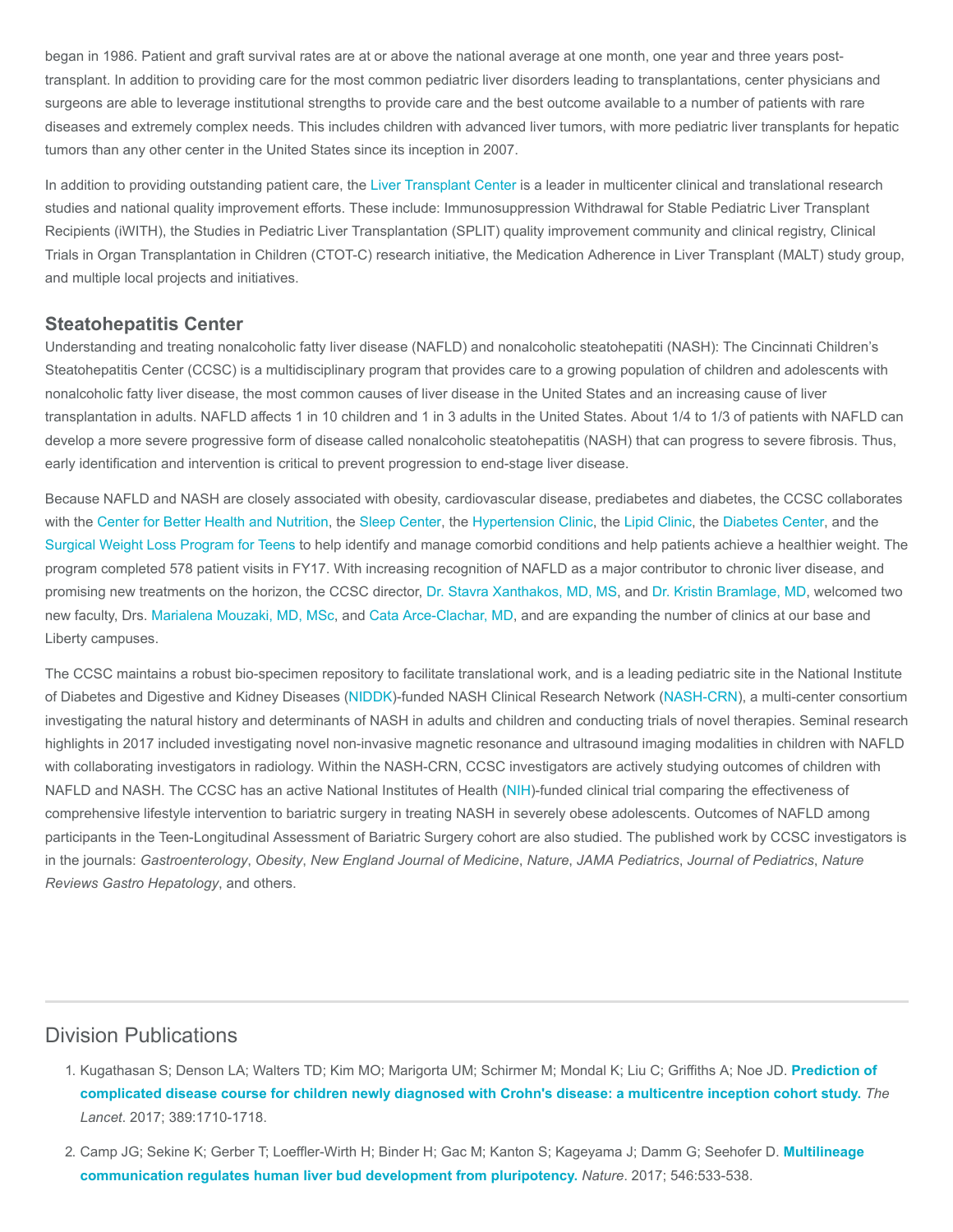- 3. [Turpin W; Espin-Garcia O; Xu W; Silverberg MS; Kevans D; Smith MI; Guttman DS; Griffiths A; Panaccione R; Otley A.](https://www.ncbi.nlm.nih.gov/pubmed/27694960) Association of host genome with intestinal microbial composition in a large healthy cohort.. Nature Genetics. 2016; 48:1413-1417.
- 4. [Rosen MJ; Karns R; Vallance JE; Bezold R; Waddell A; Collins MH; Haberman Y; Minar P; Baldassano RN; Hyams JS.](https://www.ncbi.nlm.nih.gov/pubmed/28132889) Mucosal Expression of Type 2 and Type 17 Immune Response Genes Distinguishes Ulcerative Colitis From Colon-Only Crohn's Disease in Treatment-Naive Pediatric Patients. Gastroenterology. 2017; 152:1345- 1357.e7.
- 5. Dellon ES; Katzka DA; Collins MH; Hamdani M; Gupta SK; Hirano I; MP-101-06 Investigators. Budesonide Oral Suspension [Improves Symptomatic, Endoscopic, and Histologic Parameters Compared With Placebo in Patients With Eosinophilic](https://www.ncbi.nlm.nih.gov/pubmed/27889574) Esophagitis. Gastroenterology. 2017; 152:776-786.e5.
- 6. Brant SR; Okou DT; Simpson CL; Cutler DJ; Haritunians T; Bradfield JP; Chopra P; Prince J; Begum F; Kumar A. Genome-Wide [Association Study Identifies African-Specific Susceptibility Loci in African Americans With Inflammatory Bowel Disease.](https://www.ncbi.nlm.nih.gov/pubmed/27693347) Gastroenterology. 2017; 152:206-217.e2.
- 7. Schwimmer JB; Lavine JE; Wilson LA; Neuschwander-Tetri BA; Xanthakos SA; Kohli R; Barlow SE; Vos MB; Karpen SJ; Molleston JP. [In Children With Nonalcoholic Fatty Liver Disease, Cysteamine Bitartrate Delayed Release Improves Liver Enzymes but](https://www.ncbi.nlm.nih.gov/pubmed/27569726) Does Not Reduce Disease Activity Scores. Gastroenterology. 2016; 151:1141- 1154.e9.
- 8. Denson LA; Klein C. [Granulocyte-Macrophage Colony Stimulating Factor Bioactivity and Mucosal Homeostasis in Crohn's](https://www.ncbi.nlm.nih.gov/pubmed/27590689) Disease: A Role for Genetic Variation. Gastroenterology. 2016; 151:593-596.
- 9. [Vos MB; Kaar JL; Welsh JA; Van Horn LV; Feig DI; Anderson CAM; Patel MJ; Cruz Munos J; Krebs NF; Xanthakos SA.](https://www.ncbi.nlm.nih.gov/pubmed/27550974) Added Sugars and Cardiovascular Disease Risk in Children: A Scientific Statement From the American Heart Association.. Circulation. 2017; 135:e1017-e1034.
- 10. [Inge TH; Jenkins TM; Xanthakos SA; Dixon JB; Daniels SR; Zeller MH; Helmrath MA.](https://www.ncbi.nlm.nih.gov/pubmed/28065736) Long-term outcomes of bariatric surgery in adolescents with severe obesity (FABS-5+): a prospective follow-up analysis. Lancet Diabetes and Endocrinology. 2017; 5:165-173.
- 11. [Morris DW; Stucke EM; Martin LJ; Abonia JP; Mukkada VA; Putnam PE; Rothenberg ME; Fulkerson PC.](https://www.ncbi.nlm.nih.gov/pubmed/27199214) Eosinophil progenitor levels are increased in patients with active pediatric eosinophilic esophagitis. Journal of Allergy and Clinical Immunology. 2016; 138:915-918.e5.
- 12. [Wang KS; Tiao G; Bass LM; Hertel PM; Mogul D; Kerkar N; Clifton M; Azen C; Bull L; Rosenthal P.](https://www.ncbi.nlm.nih.gov/pubmed/28027587) Analysis of Surgical Interruption of the Enterohepatic Circulation as a Treatment for Pediatric Cholestasis. Hepatology. 2017; 65:1645-1654.
- 13. [Lages CS; Simmons J; Maddox A; Jones K; Karns R; Sheridan R; Shanmukhappa SK; Mohanty S; Kofron M; Russo P.](https://www.ncbi.nlm.nih.gov/pubmed/27641439) The Dendritic Cell-T Helper 17-Macrophage Axis Controls Cholangiocyte Injury and Disease Progression in Murine and Human Biliary Atresia. Hepatology. 2017; 65:174-188.
- 14. Verkade HJ; Bezerra JA; Davenport M; Schreiber RA; Mieli-Vergani G; Hulscher JB; Sokol RJ; Kelly DA; Ure B; Whitington PF. [Biliary atresia and other cholestatic childhood diseases: Advances and future challenges.](https://www.ncbi.nlm.nih.gov/pubmed/27164551) Journal of Hepatology. 2016; 65:631-642.
- 15. [Leung DH; Heltshe SL; Borowitz D; Gelfond D; Kloster M; Heubi JE; Stalvey M; Ramsey BW; Stecenko A; Schechter M.](https://www.ncbi.nlm.nih.gov/pubmed/28437538) Effects of Diagnosis by Newborn Screening for Cystic Fibrosis on Weight and Length in the First Year of Life. JAMA Pediatrics. 2017; 171:546-554.
- 16. [Newton KP; Hou J; Crimmins NA; Lavine JE; Barlow SE; Xanthakos SA; Africa J; Behling C; Donithan M; Clark JM.](https://www.ncbi.nlm.nih.gov/pubmed/27478956) Prevalence of Prediabetes and Type 2 Diabetes in Children With Nonalcoholic Fatty Liver Disease. JAMA Pediatrics. 2016; 170:e161971.
- 17. [Mishra R; Chesi A; Cousminer DL; Hawa MI; Bradfield JP; Hodge KM; Guy VC; Hakonarson H; Mauricio D; Schloot NC.](https://www.ncbi.nlm.nih.gov/pubmed/28438156) Relative contribution of type 1 and type 2 diabetes loci to the genetic etiology of adult-onset, non-insulin-requiring autoimmune diabetes. BMC Medicine. 2017; 15:88.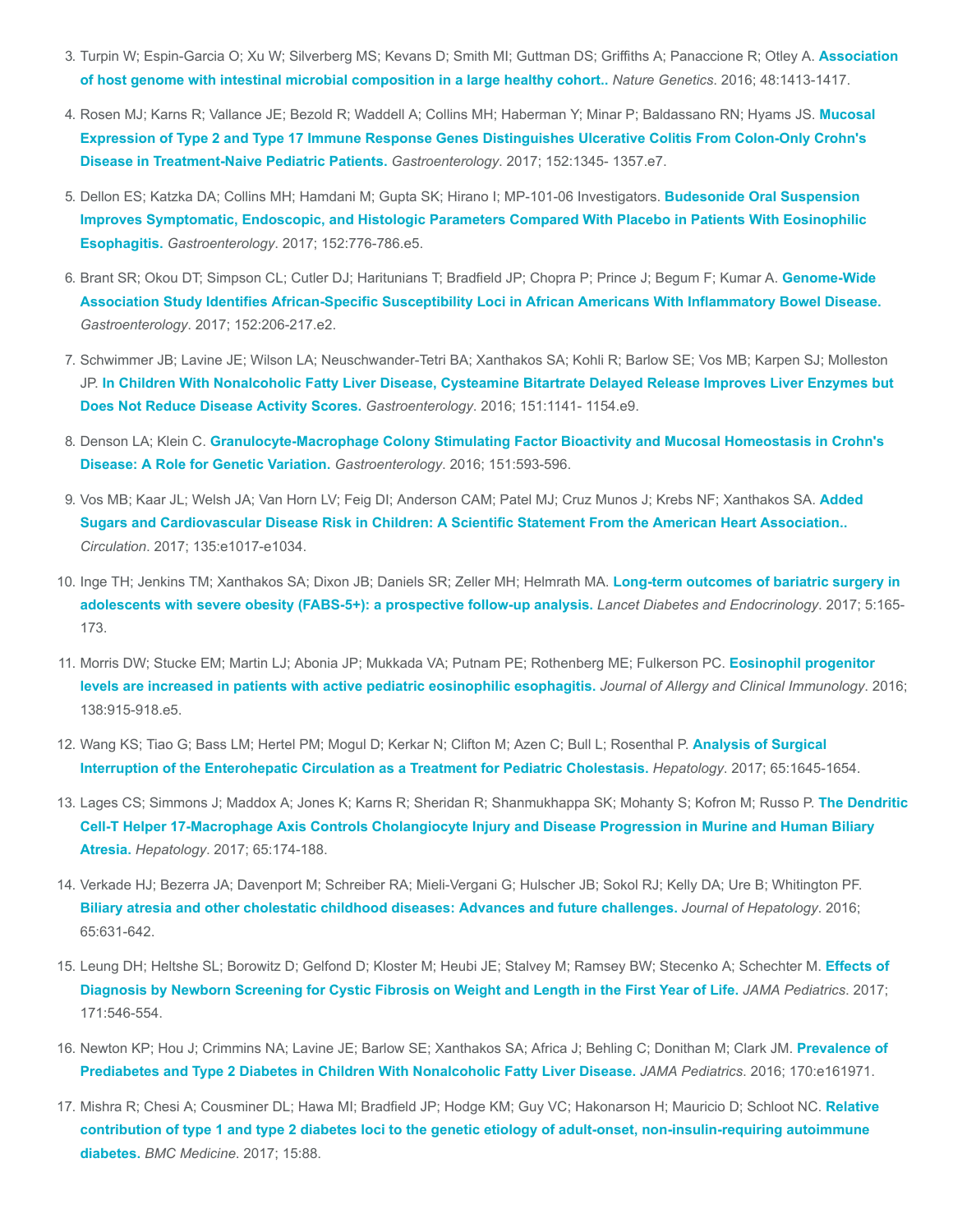- 18. [Dellon ES; Collins MH; Bonis PA; Leung J; Capocelli KE; Dohil R; Falk GW; Furuta GT; Menard-Katcher C; Gupta SK.](https://www.ncbi.nlm.nih.gov/pubmed/27112108) Substantial Variability in Biopsy Practice Patterns Among Gastroenterologists for Suspected Eosinophilic Gastrointestinal Disorders. Clinical Gastroenterology and Hepatology. 2016; 14:1842-1844.
- 19. Trout AT; Dillman JR; Xanthakos S; Kohli R; Sprague G; Serai S; Mahley AD; Podberesky DJ. Prospective Assessment of [Correlation between US Acoustic Radiation Force Impulse and MR Elastography in a Pediatric Population: Dispersion of US](https://www.ncbi.nlm.nih.gov/pubmed/27228332) Shear-Wave Speed Measurement Matters. Radiology. 2016; 281:544-552.
- 20. [Harrison SA; Marri SR; Chalasani N; Kohli R; Aronstein W; Thompson GA; Irish W; Miles MV; Xanthakos SA; Lawitz E.](https://www.ncbi.nlm.nih.gov/pubmed/27778367) Randomised clinical study: GR-MD-02, a galectin-3 inhibitor, vs. placebo in patients having non-alcoholic steatohepatitis with advanced fibrosis. Alimentary Pharmacology and Therapeutics. 2016; 44:1183-1198.
- 21. Nelson JE; Handa P; Aouizerat B; Wilson L; Vemulakonda LA; Yeh MM; Kowdley KV; Abrams SH; Himes R; Krisnamurthy R. [Increased parenchymal damage and steatohepatitis in Caucasian non-alcoholic fatty liver disease patients with common](https://www.ncbi.nlm.nih.gov/pubmed/27730688) IL1B and IL6 polymorphisms. Alimentary Pharmacology and Therapeutics. 2016; 44:1253-1264.
- 22. Moshkovits I; Reichman H; Karo-Atar D; Rozenberg P; Zigmond E; Haberman Y; Ben Baruch-Morgenstern N; Lampinen M; Carlson M; Itan M. [A key requirement for CD300f in innate immune responses of eosinophils in colitis.](https://www.ncbi.nlm.nih.gov/pubmed/27118491) Mucosal immunology. 2017; 10:172-183.
- 23. [Asai A; Aihara E; Watson C; Mourya R; Mizuochi T; Shivakumar P; Phelan K; Mayhew C; Helmrath M; Takebe T.](https://www.ncbi.nlm.nih.gov/pubmed/28275009) Paracrine signals regulate human liver organoid maturation from induced pluripotent stem cells. Development (Cambridge). 2017; 144:dev.142794.
- 24. [Koike H; Zhang RR; Ueno Y; Sekine K; Zheng YW; Takebe T; Taniguchi H.](https://www.ncbi.nlm.nih.gov/pubmed/28219950) Nutritional modulation of mouse and human liver bud growth through a branched-chain amino acid metabolism. Development (Cambridge). 2017; 144:1018-1024.

25. Hsu EK; Bucuvalas J. [The Trouble With Exceptional Exceptions.](https://www.ncbi.nlm.nih.gov/pubmed/27305346) American Journal of Transplantation. 2016; 16:3073-3074.

## Grants, Contracts, and Industry Agreements

## Annual Grant Award Dollars

| Investigator            | <b>Title</b>                                                                                  | Sponsor                                                                               | ID           | <b>Dates</b>             | Amount    |
|-------------------------|-----------------------------------------------------------------------------------------------|---------------------------------------------------------------------------------------|--------------|--------------------------|-----------|
| Mike Leonis, MD         | A Multi-Center Group to Study<br>Acute Liver Failure in Children<br>(PALF)                    | National Institutes of<br>Health (University of<br>Pittsburgh)                        | U01 DK072146 | 09/01/2010<br>08/31/2016 | \$24,130  |
| Joseph Palermo, MD, PhD | Longitudinal Study of Cystic<br><b>Fibrosis Liver Disease</b>                                 | Cystic Fibrosis Fdn<br>Therapeutics, Inc (The<br>Children's Hospital of<br>Denver)    | NARKEW07AO   | 01/01/2011<br>12/31/2017 | \$116,303 |
| Lee A Denson, MD        | Predicting Response to<br><b>Standardized Pediatric Colitis</b><br>Therapy: The PROTECT Study | National Institutes of<br>Health (Connecticut<br><b>Children's Medical</b><br>Center) | U01 DK095745 | 05/01/2012<br>04/30/2017 | \$420,000 |
| John C Bucuvalas, MD    | Immunosuppression Withdrawal<br>for Stable Pediatric Liver<br><b>Transplant Recipients</b>    | National Institutes of<br>Health (The Regents of<br>the Univ of California)           | U01 AI100807 | 07/27/2012<br>06/30/2017 | \$162,489 |
| Lee A Denson, MD        | Causes and Consequences of<br>Neutrophil Dysfunction in Early                                 | National Institutes of<br>Health (Emory                                               | R01 DK098231 | 09/17/2013               | \$259,854 |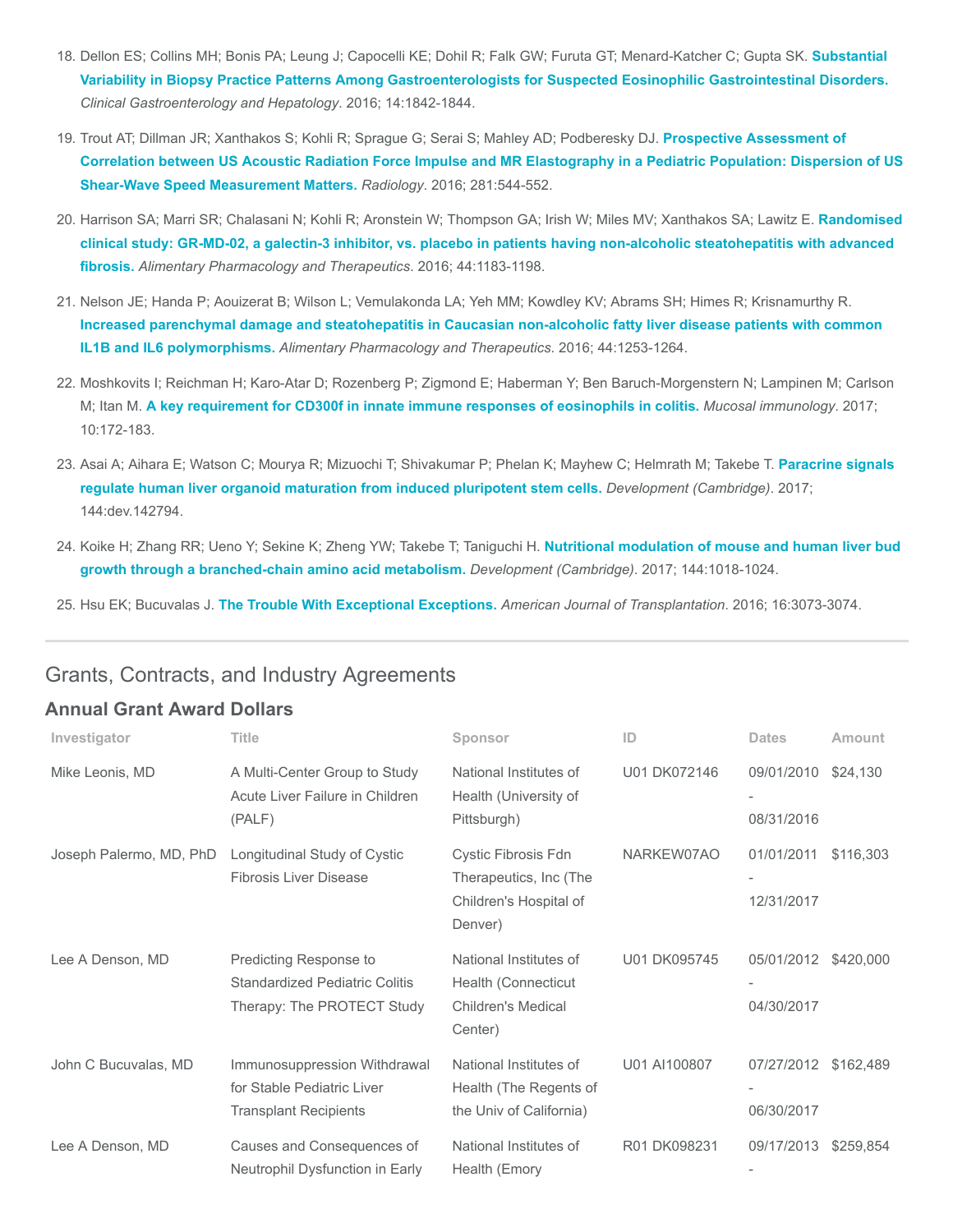| <b>Onset Crohn's Disease</b>                                              | University)                                                                                                                                               |                                                           | 07/31/2018 |                                                                                                                                                                                                                                                                                                                                                           |
|---------------------------------------------------------------------------|-----------------------------------------------------------------------------------------------------------------------------------------------------------|-----------------------------------------------------------|------------|-----------------------------------------------------------------------------------------------------------------------------------------------------------------------------------------------------------------------------------------------------------------------------------------------------------------------------------------------------------|
| Risk Stratification and<br>Identification of Immunogenetic                | Crohn's & Colitis<br><b>Foundation of America</b>                                                                                                         | <b>CCFA 292052</b>                                        |            |                                                                                                                                                                                                                                                                                                                                                           |
| Disease Progression in Children<br>with Crohn's Disease                   |                                                                                                                                                           |                                                           |            |                                                                                                                                                                                                                                                                                                                                                           |
| Exposure and development of<br>poor bone health among African             | National Institutes of<br>Health (University of                                                                                                           | R01 ES024074                                              |            |                                                                                                                                                                                                                                                                                                                                                           |
| Sterol and Isoprenoid Diseases<br>Rare Diseases Consortium                | National Institutes of<br>Health (University of                                                                                                           | U54 HD061939                                              |            |                                                                                                                                                                                                                                                                                                                                                           |
|                                                                           | Nebraska Medical<br>Center)                                                                                                                               |                                                           | 08/31/2019 |                                                                                                                                                                                                                                                                                                                                                           |
| Outcome of NASH in<br>Adolescents after Bariatric                         | National Institutes of<br>Health                                                                                                                          | R01 DK100429                                              |            |                                                                                                                                                                                                                                                                                                                                                           |
|                                                                           |                                                                                                                                                           |                                                           |            |                                                                                                                                                                                                                                                                                                                                                           |
| <b>Clinical Research Network in</b><br><b>NASH</b>                        | National Institutes of<br>Health (Cleveland Clin                                                                                                          | U01 DK061732                                              |            |                                                                                                                                                                                                                                                                                                                                                           |
|                                                                           | Lerner Col of Med of<br>CWRU)                                                                                                                             |                                                           | 06/30/2019 |                                                                                                                                                                                                                                                                                                                                                           |
| Th2 Cytokines and Signaling in<br>Pediatric Inflammatory Bowel            | National Institutes of<br>Health                                                                                                                          | K23 DK094832                                              |            |                                                                                                                                                                                                                                                                                                                                                           |
| <b>Disease</b>                                                            |                                                                                                                                                           |                                                           | 03/31/2018 |                                                                                                                                                                                                                                                                                                                                                           |
| <b>Clinical Center for Cholestatic</b><br>Liver Disease in Children       | National Institutes of<br>Health                                                                                                                          | U01 DK062497                                              |            |                                                                                                                                                                                                                                                                                                                                                           |
|                                                                           |                                                                                                                                                           |                                                           | 05/31/2019 |                                                                                                                                                                                                                                                                                                                                                           |
| <b>Biological Basis of Phenotypes</b><br>and Clinical Outcomes in Biliary | National Institutes of<br>Health                                                                                                                          | R01 DK083781                                              |            |                                                                                                                                                                                                                                                                                                                                                           |
| Atresia                                                                   |                                                                                                                                                           |                                                           | 08/31/2019 |                                                                                                                                                                                                                                                                                                                                                           |
| Epigenetic Modeling of                                                    | <b>Bill &amp; Melinda Gates</b>                                                                                                                           | ID OPP1109785                                             |            |                                                                                                                                                                                                                                                                                                                                                           |
| Mice                                                                      |                                                                                                                                                           |                                                           | 06/30/2018 |                                                                                                                                                                                                                                                                                                                                                           |
| Pediatric Gastroenterology and                                            | National Institutes of                                                                                                                                    | T32 DK007727                                              |            |                                                                                                                                                                                                                                                                                                                                                           |
|                                                                           |                                                                                                                                                           |                                                           | 06/30/2020 |                                                                                                                                                                                                                                                                                                                                                           |
| <b>Ulcerative Colitis Genetics</b>                                        | Crohn's & Colitis                                                                                                                                         | 326556                                                    |            |                                                                                                                                                                                                                                                                                                                                                           |
| Initiative                                                                | Foundation of America<br>(Washington University)                                                                                                          |                                                           | 04/14/2017 |                                                                                                                                                                                                                                                                                                                                                           |
| Therapeutic Monitoring and<br>Targeting of Neutrophil Activation          | National Institutes of<br>Health                                                                                                                          | K23 DK105229                                              |            |                                                                                                                                                                                                                                                                                                                                                           |
| in Pediatric IBD                                                          |                                                                                                                                                           |                                                           | 03/31/2019 |                                                                                                                                                                                                                                                                                                                                                           |
| Colorado Center for Childhood                                             | National Institutes of                                                                                                                                    | U01 DK062453                                              |            |                                                                                                                                                                                                                                                                                                                                                           |
|                                                                           | and Microbial Markers of Rapid<br>American women<br>Surgery vs. Lifestyle Intervention<br>Environmental Enteropathy in<br><b>Nutrition Training Grant</b> | (Emory University)<br>Cincinnati)<br>Foundation<br>Health |            | 07/01/2013 \$225,184<br>06/30/2017<br>06/09/2014 \$50,335<br>03/31/2018<br>09/04/2014 \$2,841<br>08/25/2014 \$547,628<br>06/30/2019<br>08/01/2014 \$185,516<br>12/01/2013 \$189,945<br>08/10/2014 \$596,269<br>09/24/2014 \$494,545<br>07/11/2014 \$254,100<br>07/01/2015 \$457,081<br>04/15/2014 \$245,006<br>04/06/2015 \$189,944<br>06/01/2013 \$3,238 |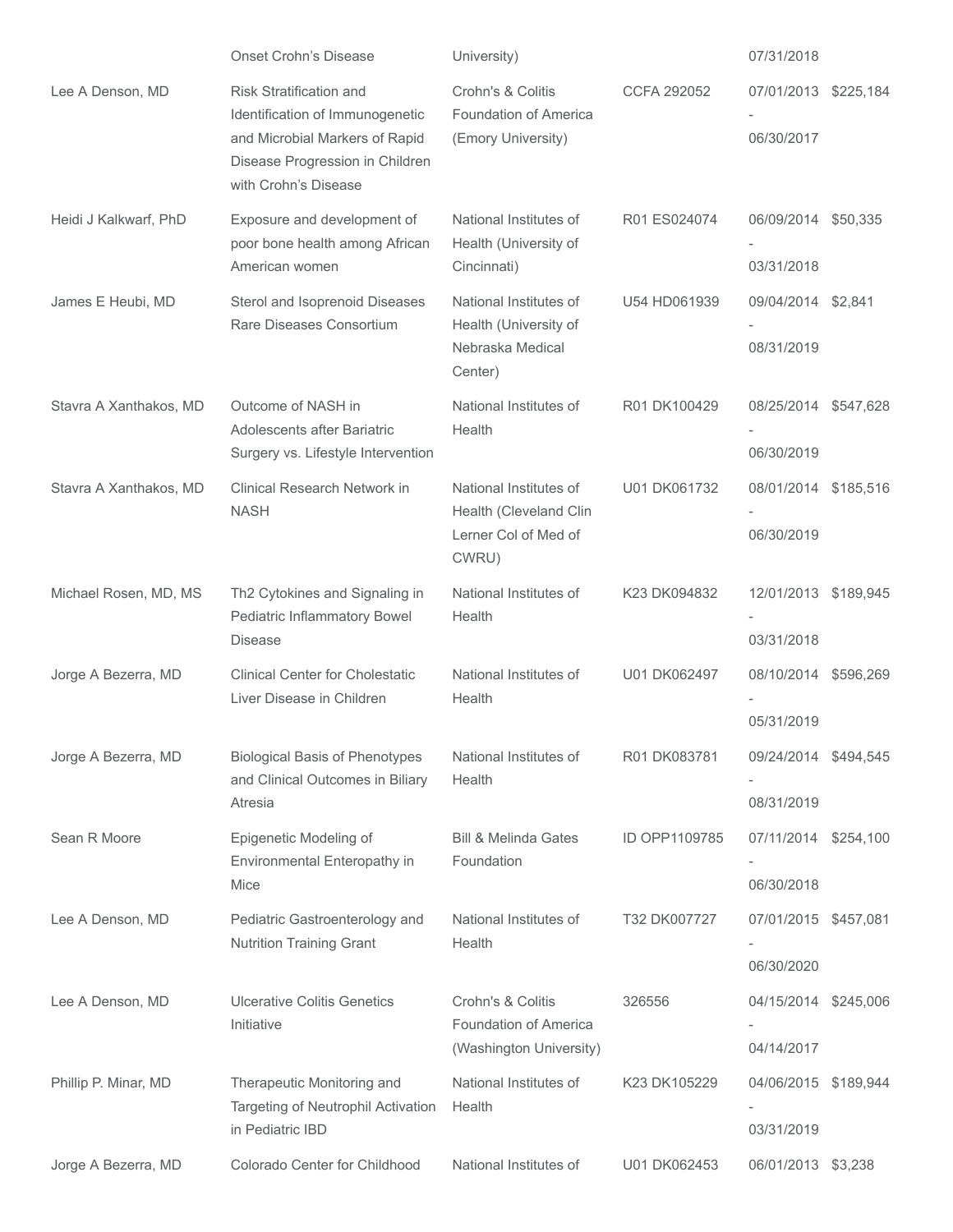|                               | Liver Disease Research and<br>Education                                                                                                                                                                              | Health (University of<br>Colorado)                        |                          | 05/31/2016                         |  |
|-------------------------------|----------------------------------------------------------------------------------------------------------------------------------------------------------------------------------------------------------------------|-----------------------------------------------------------|--------------------------|------------------------------------|--|
| Lee A Denson, MD              | Gene Discoveries in Subjects<br>with Crohn's Disease of African<br>Descent                                                                                                                                           | National Institutes of<br>Health (Emory                   | R01 DK087694             | 03/01/2014 \$10,000<br>02/28/2022  |  |
|                               |                                                                                                                                                                                                                      | University)                                               |                          |                                    |  |
| John C Bucuvalas, MD          | <b>Biomarkers for Post-Transplant</b><br>Lymphoproliferative Disorders in<br>Children                                                                                                                                | National Institutes of<br>Health (Stanford<br>University) | 60837668-107582<br>(U01) | 02/01/2014 \$113,936<br>01/31/2018 |  |
| Chandrashekhar Gandhi,<br>PhD | Mechanisms of Nonalcoholic<br>Steatohepatitis                                                                                                                                                                        | Department of Defense<br>Army                             | W81XWH-15-1-<br>0370     | 09/30/2015 \$438,053<br>09/29/2018 |  |
| Maisam Abu-El-Haija, MD       | <b>INSPPIRE To Study Pancreatitis</b><br>in Children                                                                                                                                                                 | National Institutes of<br>Health (University of<br>lowa)  | U01 DK108334             | 09/28/2015 \$24,180<br>08/31/2020  |  |
|                               |                                                                                                                                                                                                                      |                                                           |                          |                                    |  |
| Amanda Waddell, PhD           | Role of Epithelial IL-33 Signaling<br>in Chronic Colitis                                                                                                                                                             | Crohn's & Colitis<br>Foundation of America                | 370202                   | 01/01/2016 \$58,250<br>12/31/2018  |  |
| Stacey Huppert, PhD           | Negative Regulation of Jagged1<br>by Glycosylation: Towards a                                                                                                                                                        | National Institutes of<br>Health (Baylor College of       | R01 DK109982             | 07/15/2016 \$57,305                |  |
|                               | Mechanism-based Therapy for<br>Alagille Syndrome                                                                                                                                                                     | Medicine)                                                 |                          | 06/30/2018                         |  |
| Michael Rosen, MD, MS         | Impact of ST2 Signaling and IBD<br>Risk Variants on the Intestinal<br>Epithelium                                                                                                                                     | National Institutes of<br>Health                          | R03 DK110487             | 07/01/2016 \$78,000<br>06/30/2018  |  |
| Stacey Huppert, PhD           | <b>Building a Functional Biliary</b><br><b>System from Hepatocytes</b>                                                                                                                                               | National Institutes of<br>Health                          | R01 DK107553             | 09/01/2016 \$549,895<br>07/31/2021 |  |
| Amy E. Taylor, MD             | American Association for the<br><b>Study Liver Diseases Foundation</b><br>Advanced Heaptology Fellowship                                                                                                             | Amer Assoc for the<br>Study of Liver Dis                  | Taylor_AASLD             | 07/01/2016 \$60,000<br>06/30/2017  |  |
| Xiaonan Han, PhD              | Regulation of Adult Intestinal<br>Stem Cell Response to Enteric<br>Infection and Inflammation in<br>Pediatric Ileal Crohn's Diseases                                                                                 | Crohn's & Colitis<br>Foundation of America                | 426234                   | 07/01/2016 \$115,830<br>06/30/2019 |  |
| Maisam Abu-El-Haija, MD       | Magnetic Resonance<br>Cholangiopancreatography<br>(MRCP) A Reliable, Non-Invasive<br>Method for Staging Chronic<br><b>Pancreatitis from Minimal</b><br>Change Disease to the Advanced<br><b>Stages in Pediatrics</b> | <b>National Pancreas</b><br>Foundation                    | Abu-<br>El_Hajia_NPF     | 06/01/2016 \$50,000<br>05/31/2018  |  |
| Takanori Takebe, MD           | Clinical Translation Of Organ Bud<br><b>Transplant Therapy</b>                                                                                                                                                       | The New York Stem Cell<br>Foundation                      | NYSCF-R-I38              | 01/01/2017 \$300,000               |  |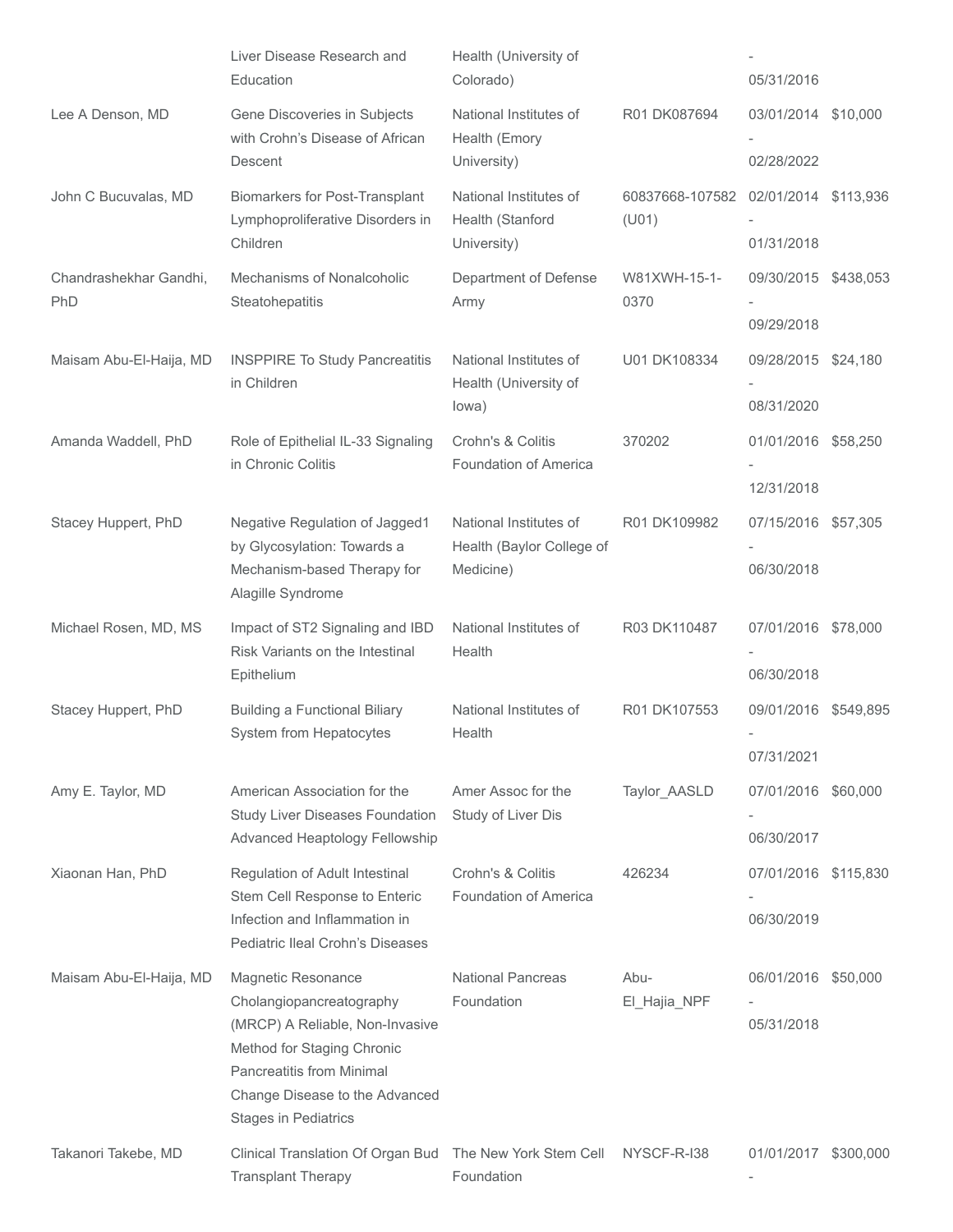| Ajay Kaul, MD                                             | A Multicenter, Randomized,<br>Double-blind, Placebo-controlled,<br>Parallel-group, Safety and<br>Efficacy Study of a Range of<br>Linaclotide Doses Administered<br>Orally to Children, Ages 7 to 17<br>Years, With Irritable Bowel<br>Syndrome With Constipation<br>$(IBS-C)$                                | Forest Research Institute FRI_Kaul                                            |                                   | 12/15/2015 \$191,884<br>12/14/2018   |  |
|-----------------------------------------------------------|--------------------------------------------------------------------------------------------------------------------------------------------------------------------------------------------------------------------------------------------------------------------------------------------------------------|-------------------------------------------------------------------------------|-----------------------------------|--------------------------------------|--|
| Jorge A Bezerra, MD                                       | Digestive Health Center: Bench<br>to Bedside Research in Pediatric<br>Digestive Disease                                                                                                                                                                                                                      | National Institutes of<br>Health                                              | P30 DK078392                      | 06/01/2016 \$1,079,350<br>05/31/2017 |  |
| Alexander Miethke, MD                                     | The Role of Regulatory T Cells in<br><b>Biliary Atresia</b>                                                                                                                                                                                                                                                  | National Institutes of<br>Health                                              | R01 DK095001                      | 07/01/2016 \$333,825<br>06/30/2018   |  |
| Heidi J Kalkwarf, PhD                                     | Bone Mineral Accretion in Young<br>Children                                                                                                                                                                                                                                                                  | National Institutes of<br>Health                                              | R01 HD076321                      | 08/01/2016 \$1,035,013<br>07/31/2018 |  |
| Ajay Kaul, MD                                             | A Multicenter, Randomized,<br>Double-blind, Placebo-controlled,<br>Parallel-group, Safety and<br>Efficacy Study of a Range of<br>Linaclotide Doses Administered<br>Orally to Children, Ages 6 to 17<br>Years, Who Fulfill Modified Rome<br>III Criteria for Child/Adolescent<br>Functional Constipation (FC) | Forest Research Institute Forest Research                                     | Inst                              | 12/15/2015 \$99,672<br>12/14/2018    |  |
| Akihiro Asai, MD, PhD                                     | <b>Engineering Human Liver</b><br>Organoids for Modeling of<br><b>Inherited Cholestasis</b>                                                                                                                                                                                                                  | <b>NASPGHAN Foundation</b>                                                    | NASPGHAN_Asai 11/15/2016 \$75,000 | 11/14/2018                           |  |
| Chandrashekhar Ghandi,<br>PhD<br>Hamilton Parker Sorensen | Mechanisms of Liver Failure                                                                                                                                                                                                                                                                                  | Department of Veteran<br><b>Affairs</b>                                       | IPA_Sorenson                      | 06/06/2016 \$42,053<br>06/05/2019    |  |
| Dana M Dykes, MD                                          | Anti-TNF Monotherapy versus<br>Combination Therapy with Low<br>Dose Methotrexate in Pediatric<br>Crohn's Disease (COMBINE)                                                                                                                                                                                   | University of North<br>Carolina                                               | PCS-1406-18643                    | 10/13/2016 \$9,710<br>10/31/2019     |  |
| Chandrashekhar Ghandi,<br>PhD<br>Sudhir Kumar, PhD        | Mechanisms of Liver Failure                                                                                                                                                                                                                                                                                  | Department of Veteran<br><b>Affairs</b>                                       | IPA_Kumar                         | 10/05/2016 \$62,754<br>10/04/2019    |  |
| Jorge A Bezerra, MD                                       | <b>Childhood Liver Disease</b><br>Research Network Data<br><b>Coordinating Center</b>                                                                                                                                                                                                                        | National Institutes of<br>Health (Arbor Research<br>Collaborative for Health) | U01 DK062456                      | 09/27/2016 \$18,920<br>05/31/2020    |  |

12/31/2021